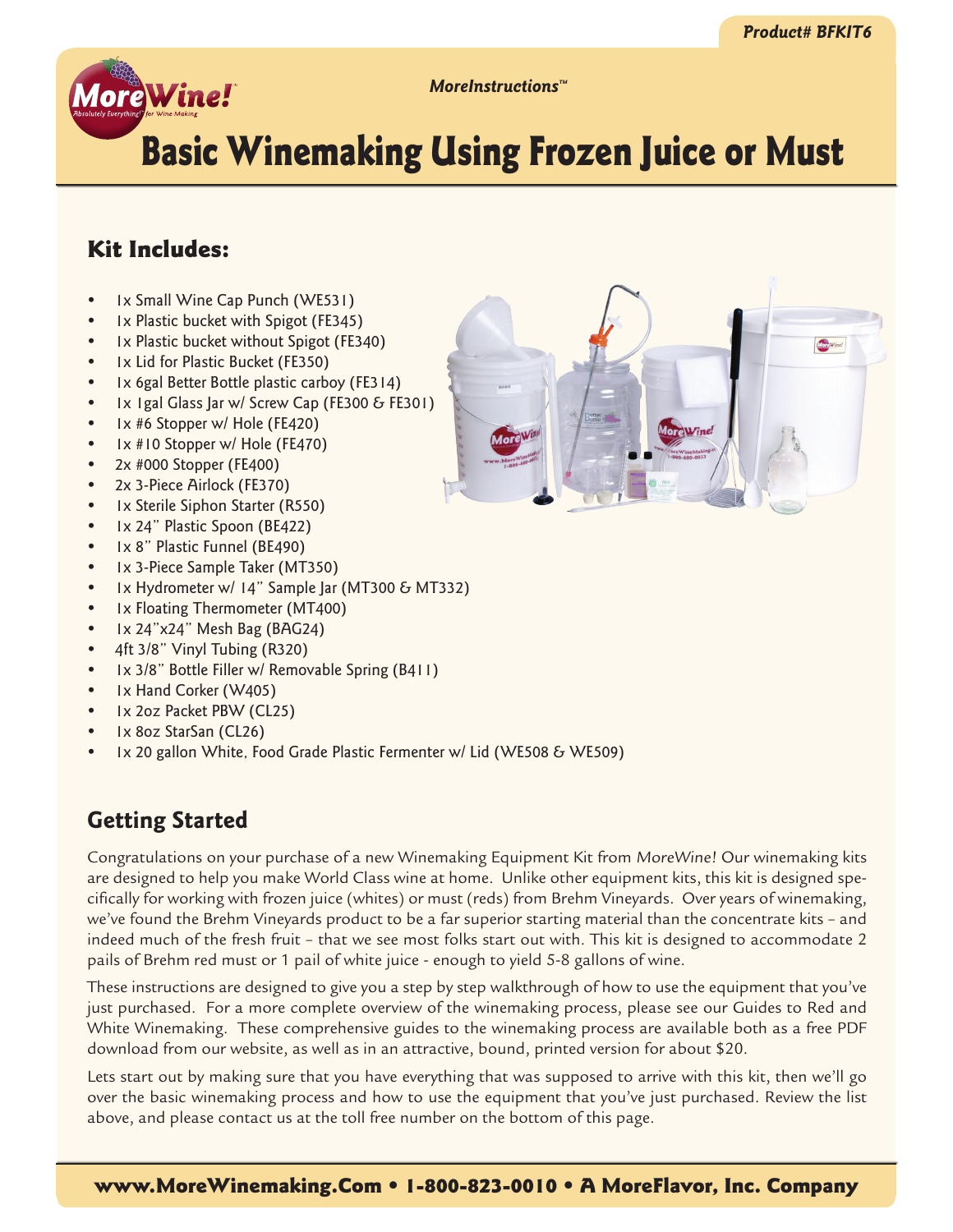## **The Winemaking Process**

Overall, the winemaking process is pretty straightforward. The juice or *must\** will be fermented with yeast, which convert the sugars into alcohol and  $\textsf{CO}_\textsf{2}^{\phantom{\dagger}},$  then separated from the grape solids (if necessary). A secondary fermentation with Malolactic Bacteria can also be performed at the winemaker's discretion. Next the wine will be transferred from the fermentation vessel into a sealed storage container to age for a period of several months up to a year. During the course of aging the wine it will need to be transferred off of any sediments that drop out of the wine – a process known as *racking* – which will help to clarify the wine. During this time the winemaker may elect to adjust the acidity of the wine, add oak, and/or work with a variety of other additives that can alter a wine's body, mouthfeel and aromatic profile. At the end of the aging period, which is determined largely by the winemaker's own taste (we encourage you to be patient, your wine will continue to improve with aging!), the wine will be stabilized and then transferred to bottles. Pretty simple, right? So now let's take a look at how the equipment in this kit will be used to turn your must or juice into wine! Remember, these instructions are a basic overview – for more complete information about all the steps and stages of winemaking, please refer to our Guide to Red or Guide to White Winemaking.

*\*Note: In winemaking, a pre-fermentation mixture of grape juice, skins, seeds and pulp is referred to as must. Because the juice from all grapes is essentially clear, red wines will get all of their color, as well as a large portion of their aroma and flavor, from being fermented in contact with the skins and other solids. This is one of the major differences between the fermentation of red and white wines – white juices are separated from the grape solids prior to fermentation whereas reds are separated after the ferment.*

## **Step 1: Fermentation**

#### **For this step you will need:**

- 20gal plastic fermenter & lid (*WE508 & WE509, for red wine*)
- **• OR** 6gal Better Bottle & Plastic Funnel (*FE314 & BE490, for white wine*)
- Small Wine Cap Punch (*WE531, for red wine*)
- Plastic Spoon (*BE422*)
- Sample Taker (*MT350)*
- Hydrometer & Hydrometer Jar (*MT300 & MT332*)
- Floating Thermometer (*MT400*)
- Plastic Bucket w/out Spigot (*FE340*)
- StarSan (*CL26*)

You will want to refer to the document that came included with your Brehm Vineyards Frozen Must or Juice for specific instructions about thawing your pail in preparation for fermentation. Once the juice/must is thawed you are ready to move on to the following steps.

Fill the plastic bucket to the 2.5gal mark with water. Add 1/2oz of StarSan (measure using the built-in measurer on the bottle) to the bucket and mix with the plastic spoon. This is the solution that you will use to sanitize yourself and any equipment that will come in contact with the juice or must. **Sanitation is extremely important in winemaking, without it you risk introducing yeast and bacteria to the juice or wine that could impart undesirable flavors and aromas.** For a complete overview of sanitization in winemaking, please see our online guide. Suffice to say that preparing a bucket of sanitizer is the first step in any stage of the winemaking process. Finally, we recommend using a sponge or scotch-style scrub pad for sanitizing. A great choice is our White Scrub Pad (*CE27*).

The next step is to sanitize your fermenter. Again, this kit is designed to yield you 5-8gal of wine. For red wine, you will want to work with 2 pails of Brehm frozen must, and you should wind up with about 8gal of wine. For white wine, 1 pail of Brehm juice will yield about 5gal of wine. If you are doing a red, you will ferment in the 20gal plastic tub (*WE508*). Whites will be fermented in the 6gal Better Bottle (*FE314*). For the white fermenter, use your sponge or scrub pad to wipe sanitizer over the entire inside surface of the tub, even the parts that you don't expect the must to reach. Allow the fermenter to sit for 60sec and then repeat. You can discard the sanitizer that collects in the bottom or simply dump it back in your bucket. For the Better Bottle, using the plastic funnel (*BE490*), pour about 1gal of sanitizer into the bottle. Place the funnel in the bucket with the remaining sanitizer in it. Pick up the better bottle and swirl the sanitizer around until it has reached the whole interior surface, then dump the sanitizer back into the bucket. You can leave the better bottle inverted on top of the bucket until you are ready to move on and it will remain sanitized. Do not be concerned with any foam that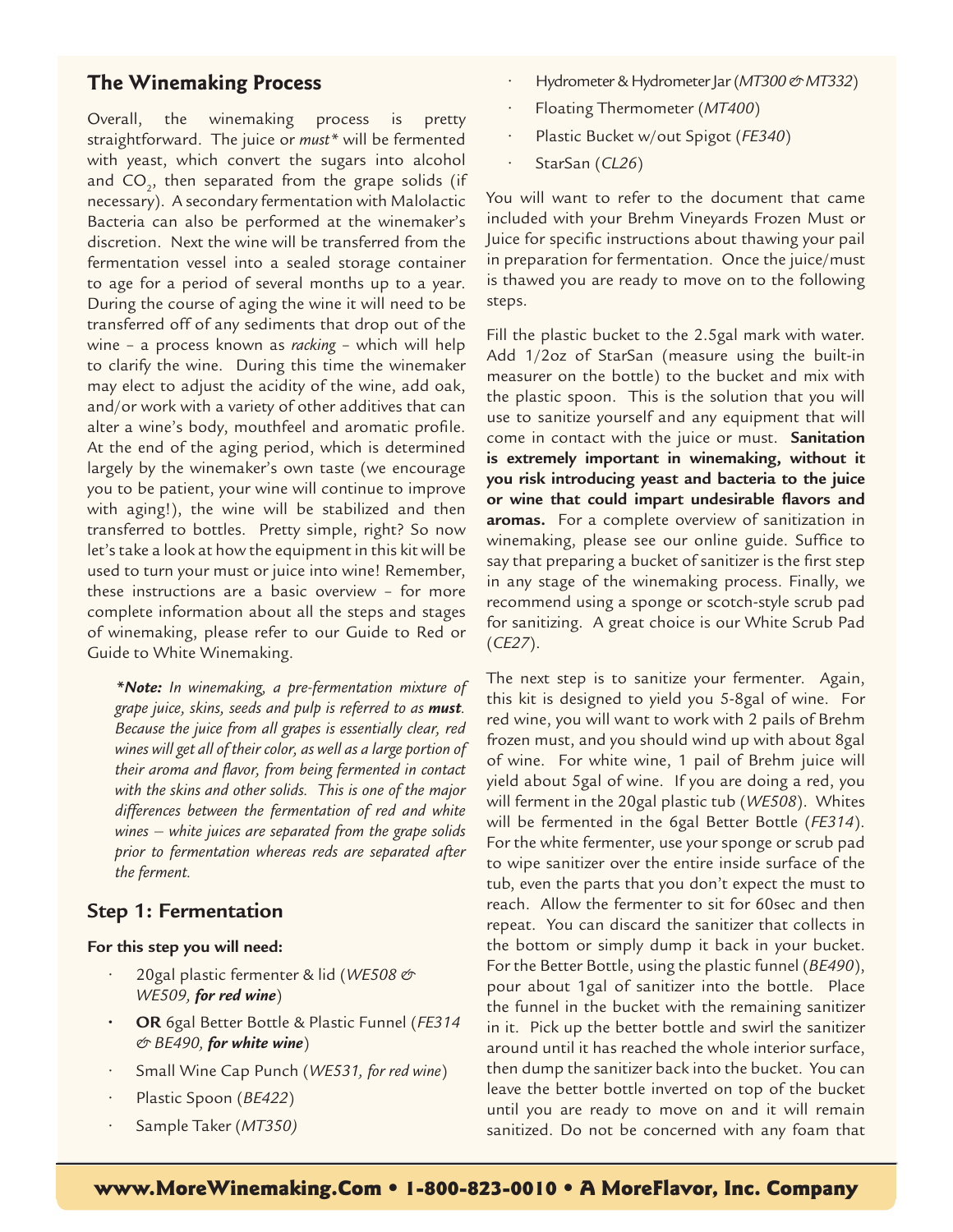is left in your fermenter – StarSan as either liquid or foam will not impart any flavor or aroma into the wine and it is 100% safe to consume.

Next transfer your juice or must to the fermenter. For red must, simply dump the pails into the white fermenter – easy. For white juice, use the funnel to pour the juice into the better bottle – also easy. You'll want to have about 1 quart of hot water handy for each pail of either must or juice you're working with. Use this hot water to rinse any remaining sediment out of the pail and into your fermenter – this sediment is usually crystallized acid or sugar that is very important to have in the ferment.

At this point we want to take a sample of the must/ juice to check the sugar levels. Since the Hydrometer (*MT300*) will not be accurate if the sample has suspended solids in it, with red must it is very useful to have a stainless kitchen colander handy for this. Pull apart your Sample Taker (*MT350*) and drop it into the sanitizer. Next sanitize the colander and push it down on the surface of the must so that you push any solids out of the way and have only juice in the bowl of the colander. Use your sanitized Sample Taker to draw a sample of juice and transfer it to the Hydrometer Jar (*MT334*). For whites, simply draw a sample out of the better bottle. Go ahead and fill the hydrometer jar up to about 1" from the top. Sanitize the hydrometer and drop it into the jar – note that some liquid will overflow, so we recommend doing this part over a sink. Read the hydrometer per its included instructions and record the reading in your notes. Many hydrometers have multiple scales that can represent the amount of sugar present in your juice. In winemaking we use the Brix scale. Typical sugar levels in a juice pre-fermentation are between 20 and 28 Brix. You can refer to the Guides to Red and White Winemaking for more info on interpreting the hydrometer reading. Before you discard the sample, we recommend that you remove the hydrometer and use a sharpie to mark the level of the liquid in the jar – now you have a fill line to work with in the future. Consider pouring some of the juice into a glass and tasting it, the rest of the juice can go back in the fermenter. Now cover the must/juice until you have your yeast ready to go. For red must, sanitize the lid for the fermenter (*WE509*) and place it on top; for white juice, sanitize the #10 stopper (*FE470*) and the airlock (*FE370*). Fill the body of the airlock to the line with sanitizer and fit the stopper and airlock on top of the better bottle.

Follow the instructions provided by the manufacturer/ retailer of the yeast for preparing it. If you purchased yeast from us, please refer to the Guide to Yeast Rehydration online for detailed instructions. Once the yeast is ready, add it to the fermenter. For red must, you'll want to mix it in thoroughly with the Wine Cap Puncher (*WE531*); for white juice, pick up the better bottle and give it a good swirl. Now either place the lid loosely over the top of the white tub, or fit the stopper and airlock back in place on the better bottle and wait for the magic to start – fermentation should begin in 12-24 hr.

\***Note:** During the fermentation of red wine, the CO<sub>2</sub> *being released by the yeast will cause the skins to rise up to the surface, producing a "Cap." This cap should be re-submerged ("punched down") 2-3 times per day. Punching the cap alleviates the heat that it can trap in the fermenting must, ensures liquid contact with the solids for extraction of color and flavor, and prevents the cap from oxidizing. At the height of fermentation there is so much CO2 being produced that you will see the cap re-form within minutes of it being punched down! Punching down can drop to 1-2x daily towards the end of fermentation.*

Fermentation should progress for anywhere from 7 to 21 days, depending on a variety of factors. Depending on the style of wine you are making, you may elect to add nutrients for the yeast during the course of the fermentation (we highly recommend this no matter what kind of wine you are making!). When you suspect that the wine is done fermenting, check the sugar levels again with the hydrometer. Because the hydrometer works based on the density of the liquid, and the alcohol which is now present is less dense than water, you will want the hydrometer to read between -1 and -2 Brix to indicate that all the sugar has been consumed. To confirm that the wine is completely fermented, you may elect to use a Residual Sugar Test Kit (*MT918*).

# **Step 2 – Pressing (Red Wine Only)**

#### **This step will require:**

- Both buckets (*FE340 & FE345*)
- Better Bottle (*FE314*)
- Glass Jar (*FE300*)
- Both Stoppers, #6 and #10 (*FE420 & FE470*)
- Both Airlocks (*FE370*)
- 24"x24" Mesh Bag (*BAG24*)
- 4' length of 3/8" Tubing *(R320)*

Next you want to add your yeast to the fermenter.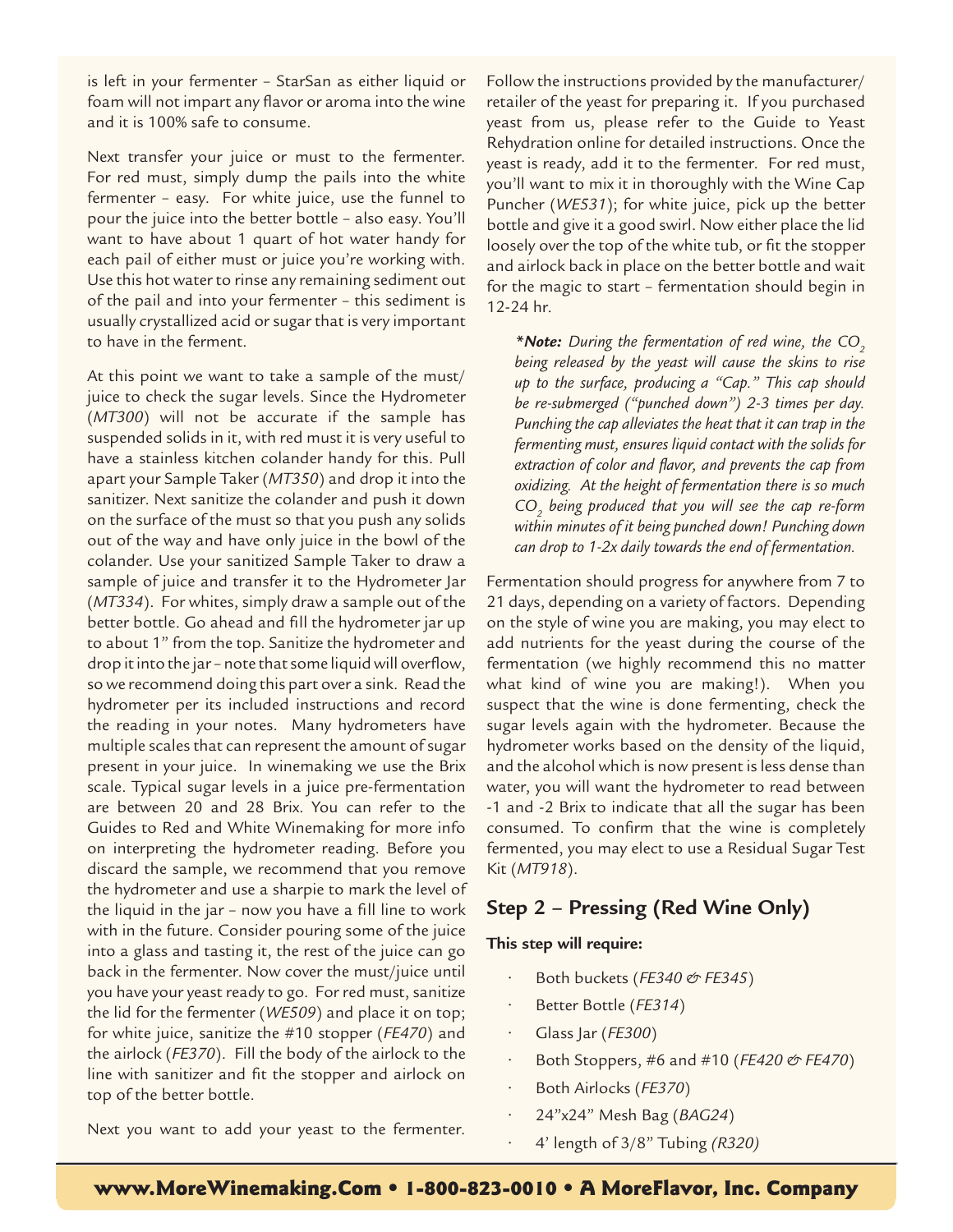#### • Punch down tool (*WE531*)

Once fermentation is over for a red must, you will need to separate the wine from all of the solids. This process is called pressing and on a larger scale would require the use of a wine press. However, for this small amount you can get by with just a bucket, a mesh bag, some tubing and your punch down tool.

Start, as always, by mixing up a bucket of sanitizer in the bucket w/out the spigot. Place the stoppers, airlocks, tubing, your punch-down tool and mesh bag in the sanitizer. Remove the spigot from the other bucket and add it to the sanitizer along with the nut and washer that came off with it. Sanitize the Better Bottle and the Glass Jar, and seal them up with the stoppers and airlocks full of sanitizer. Finally, sanitize the bucket with the spigot, reattaching the spigot when you're finished.

Place the bucket on a level surface a few feet off the ground. A chair works very well for this and you can use towels under the bucket to help level it. Position the Better Bottle under the spigot of the bucket (make sure the spigot is open) and toss the stopper and airlock back in the sanitizer bucket. Slip the 3/8" tubing over the end of the spigot so that the other end hangs down to the bottom of the Better Bottle. Next line the bucket with the mesh bag, folding the top back over the rim of the bucket to hold the bag in place.

Using a sanitized bowl, pitcher or small bucket, start transferring your must over to the bucket. You will see the juice start to run out of the spigot and into the Better Bottle. Continue to transfer must to the bucket until it is about 1/3 full of solids. Fold the bag inside the bucket and use your punch down tool to press down on the solids, squeezing out the wine that is trapped in them. Be careful not to press so hard as to break the seeds as this can lend a harsh flavor to the wine. When you've extracted all the wine that you feel that you can, or that you care to, pull the bag out of the bucket and empty it. These skins make great compost, but be careful as the seeds in the pressed solids are still quite viable – depending on where you dump the solids you could wind up with grapevines! Repeat this process until you have emptied the fermenter. Please note that between the Better Bottle and the 1gal Glass Jar you have room for 7gal of liquid. You may yield up to 8.5gal of liquid from 2 pails of Brehm must, so you may want to invest in a second glass jar, stopper and airlock. As each container fills, seal it off with a stopper and airlock. Try to maintain only about 1-2" of space between the surface of the wine and the bottom of the stopper.

### **Step 3 – First Racking**

#### **You will need:**

- Both buckets (*FE340 & 345*)
- 4' length of 3/8" tubing (*R320*)
- Sterile Siphon Starter (*R550*)

About 1-3 days after pressing – or after fermentation has finished if you're doing a white wine – you will want to transfer the wine off of the sediment that has settled out of the wine and has collected on the bottom of your container(s). This sediment is mostly comprised of dead yeast cells and grape solids, and if left in contact with the wine for an extended period of time they will start to impart off flavors. In winemaking, any sediments that collect at the bottom of the container are called "*lees*." We recommend racking early, within a few days of the end of fermentation/pressing, because the lighter lees which take longer than a few days to settle out can be very beneficial to a wine. Waiting too long to rack for the first time removes the possibility of working with these "*fine lees*."

Start by placing your Better Bottle on either a table or a chair and letting it settle for a couple of hours, which will allow any sediment that is stirred up while moving it to settle back down. At the same time, if you are making a red wine and have one or two 1gal jars of wine, put them in the fridge upright. A great trick here is to put the Better Bottle / 1 gal jars in place the night before you wish to rack, allowing them to settle back down overnight. If you do this then there is no need to put the 1gal jars in the fridge.

As usual, you'll want to make up a bucket of sanitizer in the bucket without the spigot (starting to see what this bucket is for?). Remove the white sanitary filter from the Sterile Siphon Starter (*R550*) and place the starter in the sanitizer, along with your 4' length of tubing. We recommend sucking sanitizer into the Siphon Starter; don't worry if you get some in your mouth – other than tasting a bit tart it is perfectly safe to consume. Be sure to sanitize the outside of the Siphon Starter as well, as most of the stainless steel will be in contact with your wine at the next step (remember, good sanitiation is critical for good winemaking!). Place the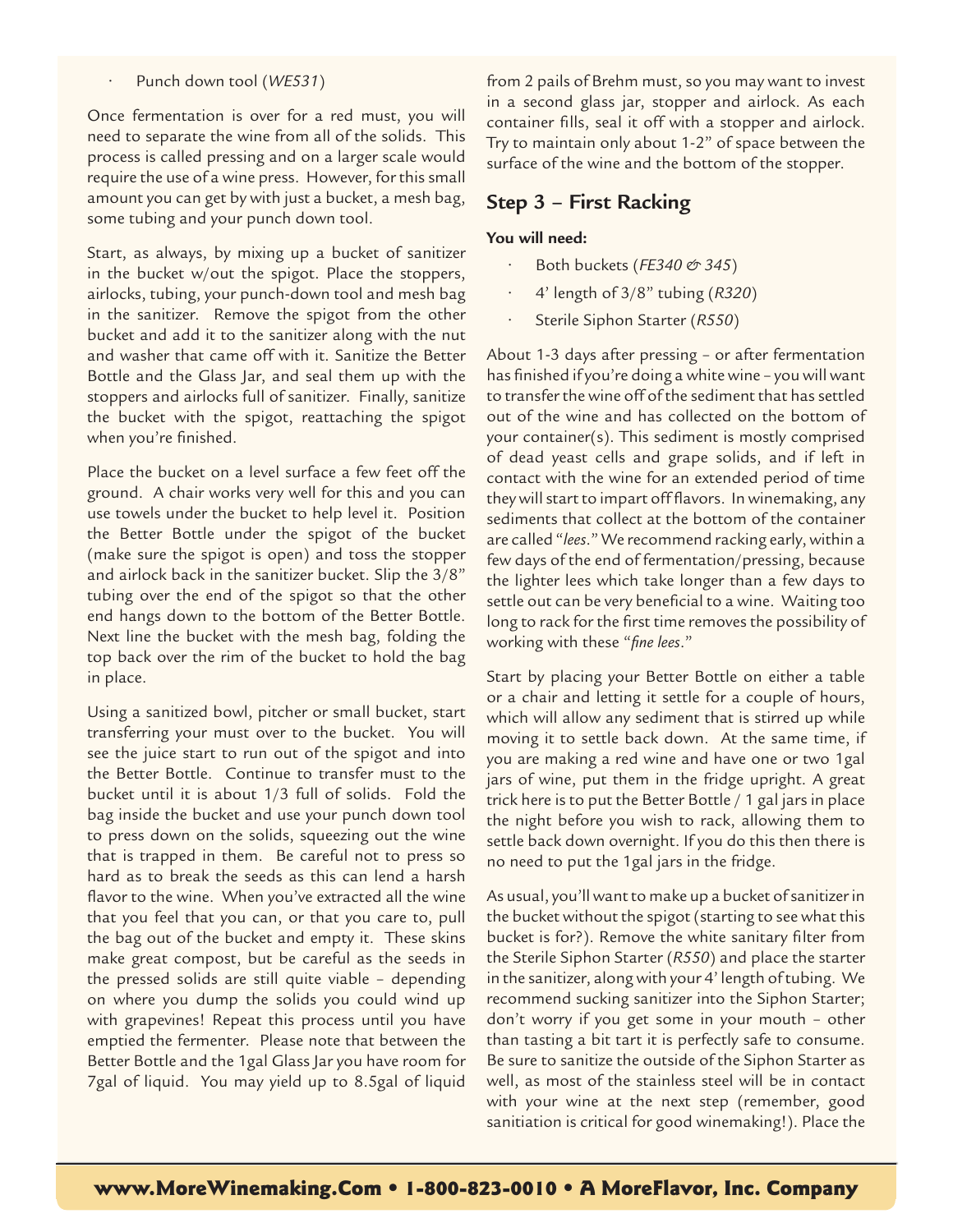4' length of tubing and the spigot from the bucket in the sanitizer to soak. Next sanitize the inside of the bucket with the spigot, reattach the spigot and make sure it is closed when you are finished.

Position your Better Bottle on a table or chair so that it will be above the bucket with the spigot – if you put the Better Bottle on a table, put the bucket on a chair; if you put the Better Bottle on a chair, put the bucket on the floor. Making sure that you have the little red cap on the end of the racking cane, put the Sterile Siphon starter in the Better Bottle and seal the carboy hood (orange part) in place. In a red wine, it will be difficult to see how deep into the carboy the racking cane is sitting, but you can tilt the cane in place so that the tip of it is next to the carboy wall and you should be able to see it. From there you'll have to estimate its position when it is vertical. You want to position the cane so that the tip is resting just above the level of your sediment by sliding the cane up or down in the hood. This way you'll draw your wine from just above the sediment but leave the lees behind. Make sure that the tubing from the racking cane is hanging inside the bucket. Now get the white sanitary filter that you removed earlier. Along the edge of the filter there should be a directional arrow imprinted. Place the filter into the open port of the carboy hood with the arrow facing downward, or into the Better Bottle. Take a big, deep breath, and blow through the filter. The pressure you create at the top of the liquid will force it up the cane and out down the tubing. Once this flow starts, a natural siphon will keep it going. When the siphon is finished and the Better Bottle is (mostly) empty, sanitize the lid for the bucket and cover your wine.

Now clean out the Better Bottle with hot water, and PBW if necessary. Be sure that the water is not over 140F as the plastic bottle is not rated as food grade above this temperature. If there are deposits which won't come off with just hot water, put a tablespoon of PBW in the bottle and fill it with fresh hot water. Let the PBW soak for 1 hour and then rinse the bottle thoroughly with hot water until the rinse water no longer has a "soapy" feel. The PBW should be able to take care of any organic crusties or deposits. We recommend against using a carboy brush on the interior of your Better Bottle, as it is possible to damage the inner coating that helps keep the bottle impervious to oxygen.

Once the Better Bottle has been cleaned, and resanitized, it is time to transfer the wine back into it.

This time you will use gravity rather than a siphon, and run the wine out of the spigot of the bucket. Put your bucket up on the table or chair where the Better Bottle sat in step one and position the bottle underneath it. Attach your 4' length of tubing to the spigot on the bucket, directing the other end into the Better Bottle, and open the spigot. Because of the volume that was lost when you discarded the sediment, the wine in the bucket will not completely fill the Better Bottle. If you are making a white wine, you should make up this volume with either an inexpensive bottle(s) of commercial wine of the same varietal, or in a pinch you can use distilled water. For reds, you should have at least one 1gal jug of wine. Take this wine and gently pour it into the Better Bottle until the wine is at a level where it will be 1-2" below the stopper. Put the stopper in place and seal the hole in the center with one of the small #000 stoppers from your kit.

If you have more red wine in the 1gal jug consider transferring it down into bottles. Having kept the jug in the fridge will help keep the sediment compacted to make pouring off of it easier. Once you have filled as many bottles as you have wine for, anything left over should be discarded (boo!) or consumed (yay!). You can close up any wine bottles that you just put wine in with either a traditional cork and the corker that came with your equipment kit, or with a T-Cork (*W450 – recommended*). Congrats – you just racked wine!

# **Step 4 – Aging**

For this step you don't need anything but some patience and possibly your sample taker every once in a while.

Aging the wine will last for 4-12 months. During this time you will probably want to rack the wine 1-3 more times to help with clarity, and you may choose to add oak or other additives depending on your palate and the style of wine that you are making. Additionally, you will probably want to test the wine to measure its acidity and sulfite levels a few times during this period. Please refer to our Guides to Red and White Winemaking for more information about the ins and outs of the aging phase of winemaking.

Towards the end of the aging phase, many winemakers elect to either fine or filter their wine. Fining is the process of clarifying the wine through the addition of a powder or liquid designed to chemically interact with the components of the wine that contribute to a lack of clarity. This interaction causes the impurities to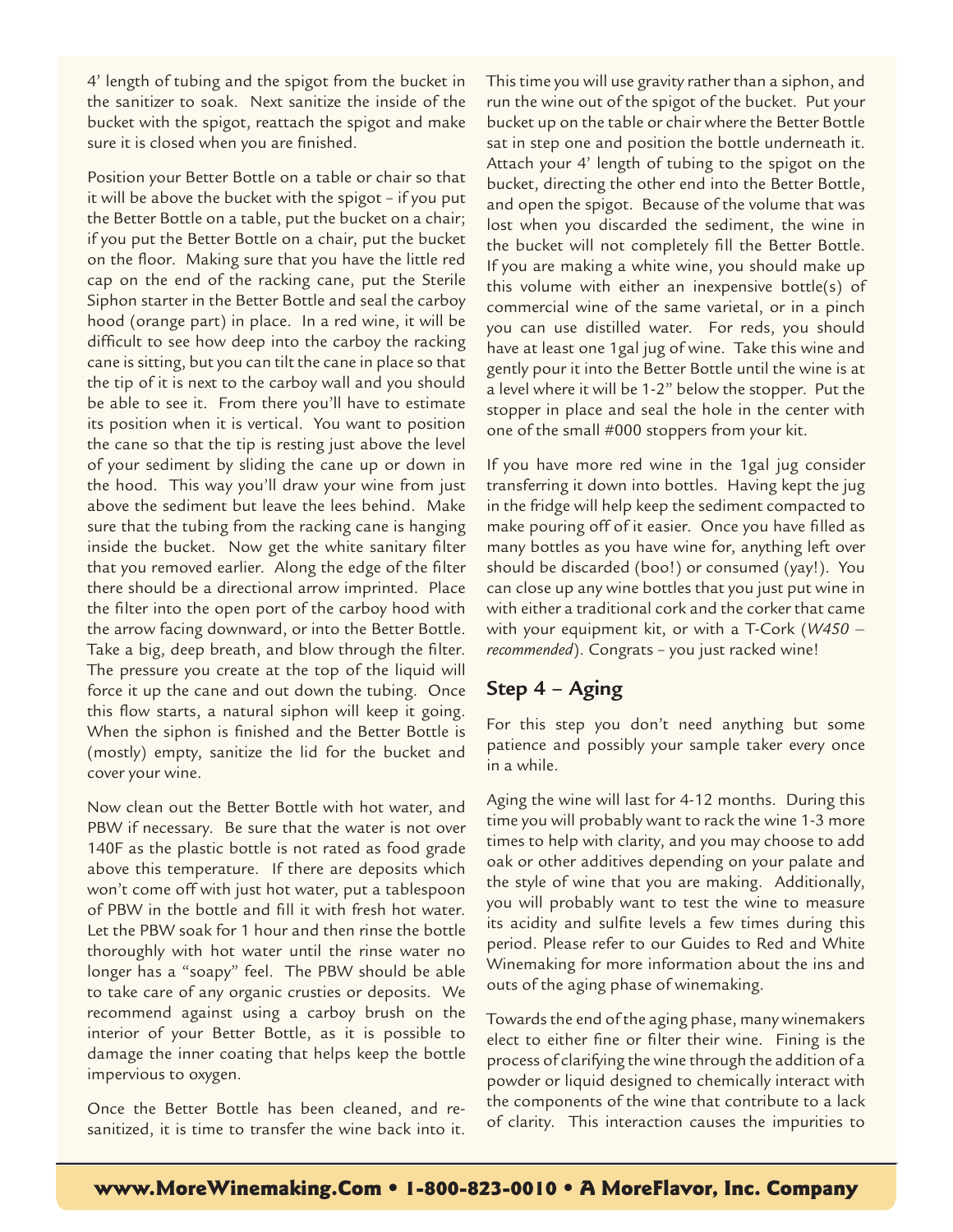"clump up" and drop to the bottom of the container, allowing the wine to be racked off of them. Fining is generally considered to be easier than filtration and is certainly less expensive due to the lack of a need to purchase extra equipment. However, any fining or filtering process will have some effect on a wine's color, aroma and flavor intensity, and fining tends to have a more significant effect than filtering does. Now, all of that being said, most first-time winemakers do not fine or filter their wines at all – there is no technical reason why these processes are required and the only downside to not performing them is the chance for a slight lack of clarity in the wine. As always, for complete information regarding both fining and filtration please refer to the Guides to Red and White Winemaking.

# **Step 5 – Bottling**

For this step you'll need:

- Both Buckets
- 4' length of tubing
- Bottle filling wand (*B411*)
- Corker (*W405*).
- You'll also need to save or purchase 1 case of wine bottles per 3 gallons of wine that you're bottling and you'll need to purchase corks. Also, a second pair of hands is super helpful on bottling day. Our experience is that there is never a shortage of friends and family who are willing to help you bottle in exchange for one or two to take home!

At some point you are going to decide that your wine has aged long enough and that it is time to bottle it. There is no set length of time for aging a wine, and we realize that it is something of a moving target for the first time winemaker to try to make a decision about when to bottle. Just know that exactly when you bottle the wine is not a super-critically timed event. In many commercial facilities, the decision to bottle is driven by an impending need for the container which is storing the wine in bulk, i.e: it is harvest time again. As home winemakers we'll see that this is often the driving force behind when we schedule our bottling runs as well. Luckily, the process of bottling the wine is extremely simple.

Start by preparing your wine for racking by putting the Better Bottle in place and allowing it to settle. Next – yeah, you guessed it – mix a batch of sanitizer in the bucket without the spigot. The next step is to sanitize

your bottles. It is handy to have a place to put the bottle, inverted, after it has been sanitized. Because bacteria fall, not fly, as long as the bottle remains inverted it will remain sanitary, even if the sanitizer all drains out. The two easiest ways to store sanitized bottles are A) on a Bottle Tree (*B509*) or in the dishwasher. The bottle tree is nice as it allows you to set up to bottle anywhere; however the dishwasher is also nice because it is free. If you are going to use the dishwasher, just remember to run it the night before so that everything inside is nice and clean. Sanitize your bottles by leaving them in contact with your sanitizer for the prescribed period of time (1 minute for StarSan) and set them aside.

Now it is time to get ready to rack into the bucket with the spigot. Sanitize the bucket, spigot and siphon starter, and drop the 4' of tubing and the bottling wand into the sanitizer now as well. It is not necessary to sanitize your corks, despite what you may have read elsewhere.

Making sure that the spigot is first closed; rack your wine into the bucket. When you're done, set the Better Bottle aside and move straight to filling the bottles. Place the bucket up on a table or the counter top. Affix your 4' length of tubing over the tip of the spigot and insert the filling wand into the other end. Open the spigot on the bucket and grab your first bottle. Put the wand down into the bottle and press down so that the tip of the wand is pushing against the bottom of the bottle. Wine should begin to flow into the bottle. Once the wine enters the neck of the bottle, remove the wand and check the fill-level. The ideal fill level will be to the point where you have  $1/2$ " -  $3/4$ " of space between the surface of the wine and the bottom of the cork. This space is important as it will absorb any expansion of the wine due to warming. After a few bottles you will get the hang of exactly where to stop and move on to the next bottle.

As you finish filling each bottle, set it aside for your helper to put the cork in. Working with the hand corker, we recommend using 100% whole piece natural corks. While more expensive than some of the other options, they are much easier to work with when using a hand corker. Using the corker is simple – place a cork in the opening of the body of the corker, place the corker on top of the bottle, and press downward on both levers. The depth of insertion of the cork is adjusted with the two nuts at the top of the corker. We recommend trying this out a few times on an empty bottle to get the hang of it and to get the corker